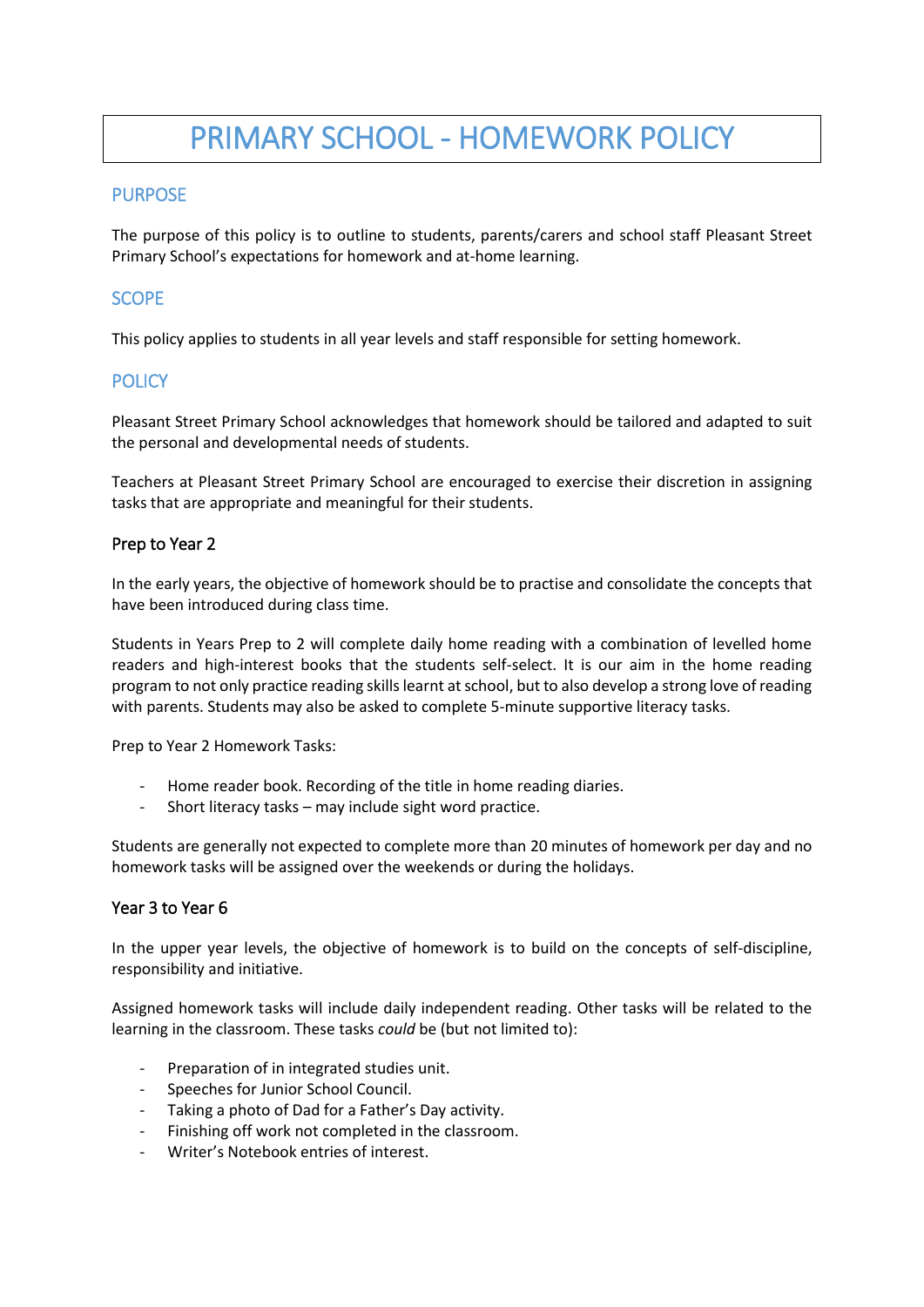Students are generally not expected to spend more than 45 minutes per day on homework and no homework tasks will be assigned over the weekends or during the holidays.

#### Individual Learning Plans

Students who have Individual Learning Plans may requires some extra assistance and follow up at home. E.g. A student who is participating in Reading Intervention may have some home tasks to complete. If this this required, staff will contact parents and it will be included as part of their Individual Learning Plan.

#### Extended Family Holiday Homework

As stated above, homework tasks will not be assigned on the weekends or during holidays. However, we understand that there are some instances where families take extended family holidays. If homework is required for these instances, we recommend choosing from the following:

- Daily reading
- Listening to educational Podcasts (e.g. ABC KIDS Listen)
- Completing Writer's Notebook entries.
- Compiling a digital or written journal of the holiday.

#### Please note: No other tasks will be allocated by teachers.

#### Shared expectations and responsibilities

Homework is a shared responsibility between the school, teachers, students and their parents/carers. In order to get the most out of homework tasks, it is important that everyone understands their obligations and responsibilities.

Pleasant Street Primary School will support students by:

- fostering lifelong learning and connecting families with the learning of their children, as part of a comprehensive and balanced curriculum within Victorian schools
- ensuring the school's homework policy is relevant to the needs of students
- advising parents/carers of homework expectations at the beginning of the school year and providing them with a copy of the homework policy
- encouraging parents/carers of early primary school aged children to read to and with their children for enjoyment
- ensuring that upper primary students use homework diaries to provide a regular communication between parents and the school.

#### Teachers at Pleasant Street Primary School will:

- ensure all homework is meaningful, relevant and followed up by the teacher.
- $\bullet$  equip students with the skills to solve problems
- encourage real-life problem solving, logical thinking, creativity and imagination
- set varied, challenging and meaningful tasks related to class work to suit the students' learning needs
- give students enough time to complete homework, considering home obligations and extracurricular activities
- assess homework and provide timely and practical feedback and support
- help students develop organisational and time-management skills